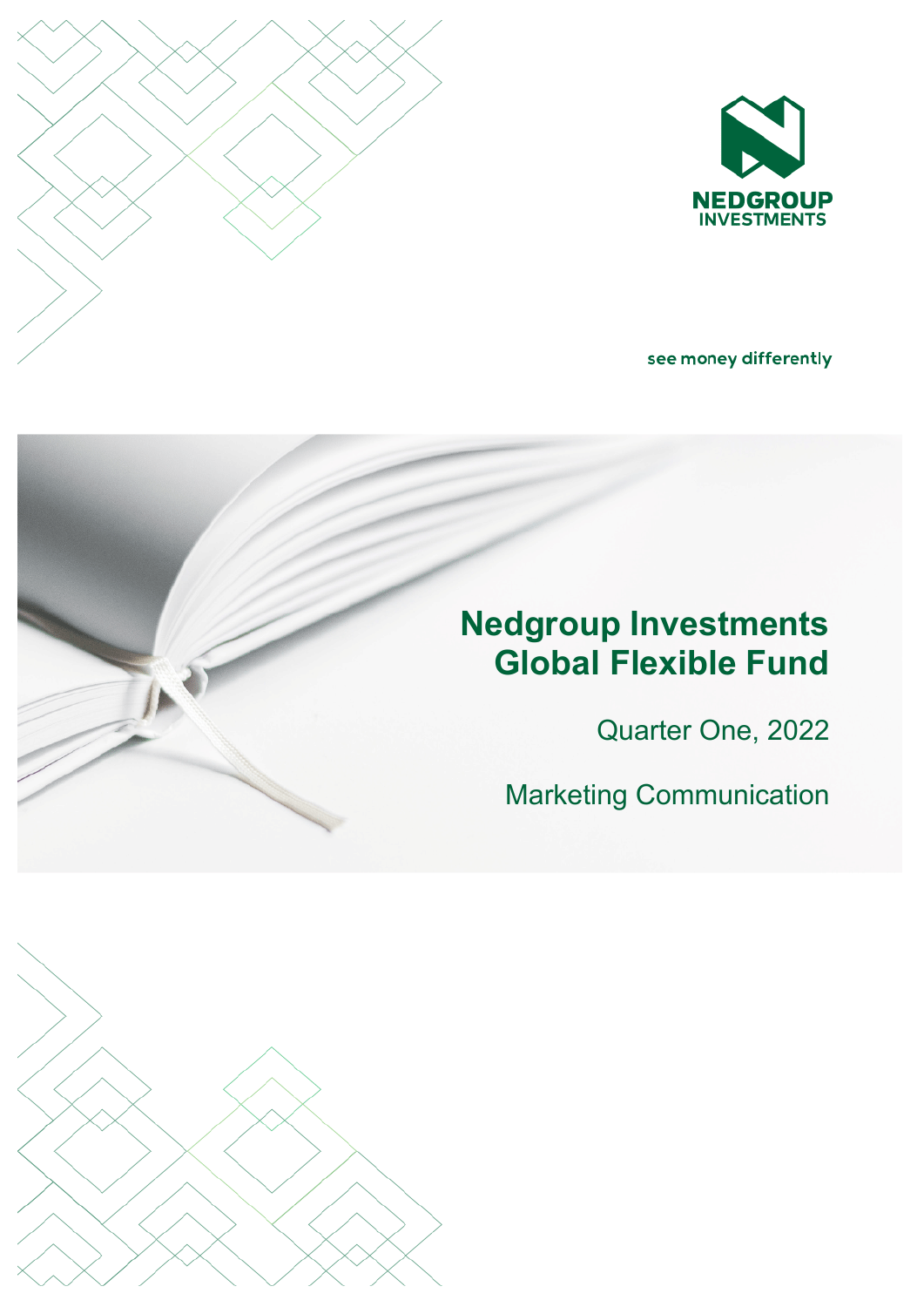

## **Nedgroup Investments Global Flexible Fund**

*The following commentary was produced by the sub-investment manager, First Pacific Advisors, LP ("FPA").* 

| USD performance to<br>31 March 2022 | <b>Nedgroup Investments</b><br>Global Flexible <sup>1</sup> | <b>MSCI World</b> | <b>S&amp;P 500</b> |
|-------------------------------------|-------------------------------------------------------------|-------------------|--------------------|
| 3 months                            | $-3.47\%$                                                   | $-5.15\%$         | $-4.60\%$          |
| 12 months                           | 1 17%                                                       | 10.12%            | 15.65%             |

## **Overview**

The Nedgroup Investments Global Flexible Fund ("the Fund") declined 3.5% for the quarter but gained 1.2% for the trailing twelve months. The Fund generated just 9.3% of the average of the MSCI World and S&P 500's return in the trailing twelve months, underperforming its own 7[2](#page-1-1).6% average net risk exposure.<sup>2</sup>

The Fund's performance is captured in the following table:

*Exhibit A:* **Performance versus Illustrative Indices[3](#page-1-2)**

|                                        | Q1 2022   | <b>Trailing 12-month</b> |
|----------------------------------------|-----------|--------------------------|
| Nedgroup Global Flexible Fund          | $-3.47\%$ | 1.17%                    |
| <b>MSCI World NR USD</b>               | $-5.15%$  | 10.12%                   |
| <b>MSCI ACWI NR USD</b>                | $-5.36\%$ | 7.28%                    |
| S&P 500                                | $-4.60%$  | 15.65%                   |
| 60% MSCI ACWI USD/40% Bloomberg US Agg | $-5.55\%$ | 2.70%                    |
| 60% S&P 500 / 40% Bloomberg US Agg     | $-5.07\%$ | 7.50%                    |

## **Portfolio review**

The top contributors and detractors to the Fund's returns for the trailing twelve months are listed below: **[4](#page-1-3)**

| <b>Winners</b>  | <b>Performance</b><br>contribution | Ave. weight | <b>Losers</b>  | <b>Performance</b><br>contribution | Ave. weight |
|-----------------|------------------------------------|-------------|----------------|------------------------------------|-------------|
| Alphabet        | 1.70%                              | 5.82%       | Prosus         | $-1.02%$                           | 1.47%       |
| Glencore        | 1.25%                              | 2.26%       | Alibaba        | $-0.71%$                           | 1.04%       |
| <b>Broadcom</b> | 0.95%                              | 2.83%       | Meta Platforms | $-0.62%$                           | 2.72%       |
| AIG             | 0.94%                              | 2.83%       | Citigroup      | $-0.59%$                           | 2.27%       |
| Aon             | 0.78%                              | 2.17%       | SoftBank Group | $-0.58%$                           | 0.79%       |

 $\overline{a}$ <sup>1</sup> Source: Morningstar (monthly data series). Reflects the net USD return for the Nedgroup Investments Global Flexible Fund, C class.

**Past performance is no guarantee, nor is it indicative, of future results**



<span id="page-1-1"></span><span id="page-1-0"></span> $^2$  Risk assets are any assets that are not risk free and generally refers to any financial security or instrument, such as equities, commodities, high-yield bonds, and other financial products that are likely to fluctuate in price. Risk exposure refers to the Fund's exposure to risk assets as a percent of total assets. The Fund's net risk exposure as of March 31, 2022 was 70.5%.

<span id="page-1-2"></span><sup>&</sup>lt;sup>3</sup> Comparison to the indices is for illustrative purposes only. The Fund does not include outperformance of any index or benchmark in its investment objectives. An investor cannot invest directly in an index.

<span id="page-1-3"></span><sup>&</sup>lt;sup>4</sup> Reflects the top five contributors and detractors to the Fund's performance based on contribution to return for the trailing twelve months through March 31, 2022. Contribution is presented gross of investment management fees, transactions costs, and Fund operating expenses, which if included, would reduce the returns presented. The information provided does not reflect all positions purchased, sold or recommended by FPA during the period. It should not be assumed that recommendations made in the future will be profitable or will equal the performance of the securities listed.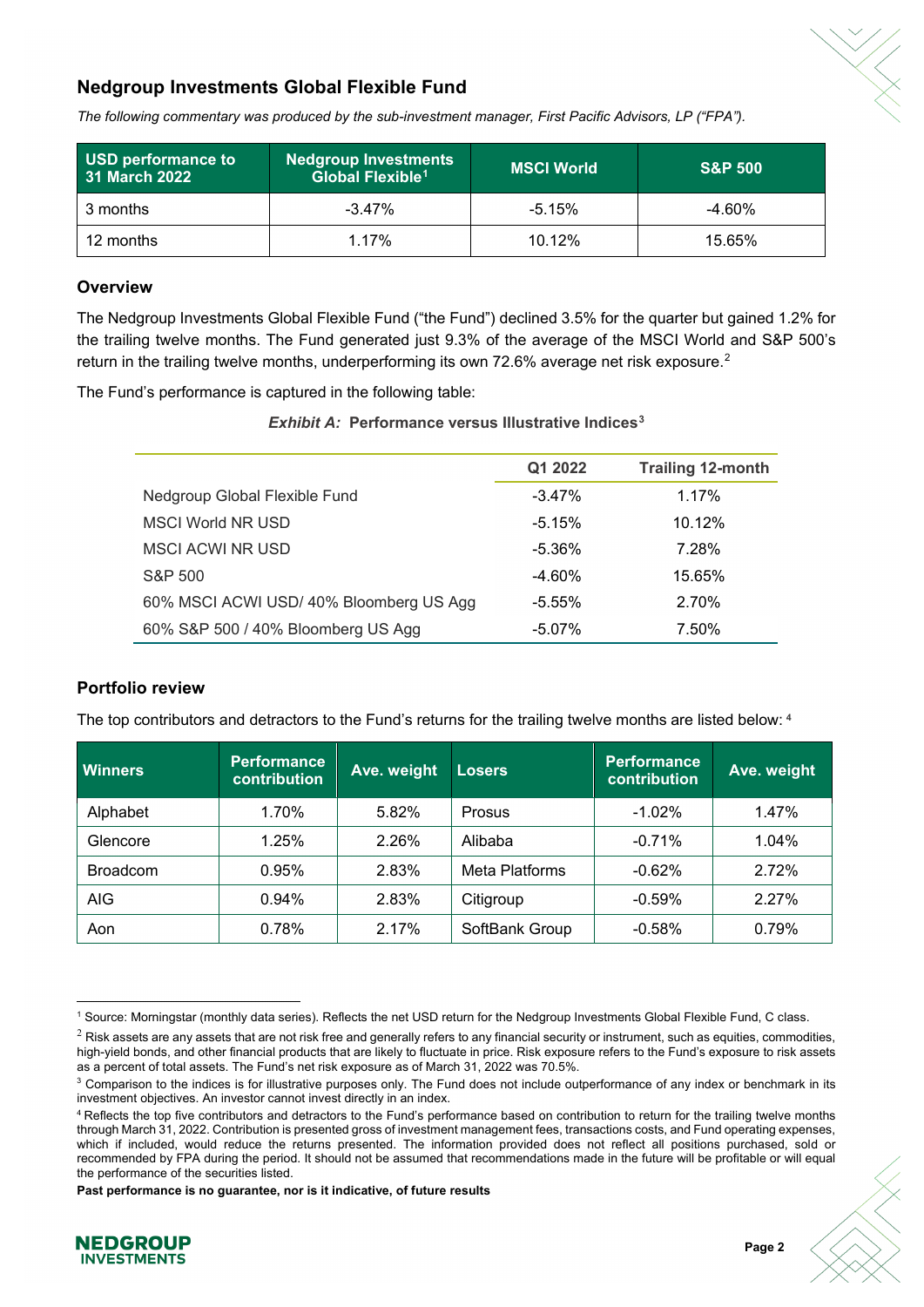Over the past twelve months, the Fund's Chinese internet related names have been significant detractors to performance, with share prices being negatively impacted by a cornucopia of bad news including increased regulatory scrutiny, heightened competition, a slowing economy, and most recently Covid lockdowns. On the positive side we think these headwinds are largely priced in, and the Fund's exposure of approximately 3% as of March 31, 2022 affords us ownership of a collection of very good digitally enabled businesses trading at attractive valuations. Nonetheless we are cognizant of newly emerging geopolitical risks that were not on our radar several years ago, and for that reason we have not added to the positions thus far this year.

On the other hand, we have used market weakness to opportunistically build positions in what market commentators would describe as growth stocks across the United States and Europe. We don't know what the future holds over the coming three to four quarters for these names, but if we are right (and there is no guarantee we are) we think we are buying at multiples that will make these names look like value stocks on traditional metrics three to four years in the future. However, we acknowledge these companies participate in dynamic markets that result in greater degrees of uncertainty than many of our other holdings, and as such have limited concentration in any single name and to the group as a whole.

## **Conclusion**

One closing thought. The tragedy in Ukraine leaves us few words that haven't already been said. Our direct exposure to Russia still stands at 0%, with indirect revenue exposure of less than 1%. This, however, bears far less relevance than the larger humanitarian crisis that continues to unfold with uncertainty. Our thoughts are with those whose families and friends live in Ukraine.

The mid-year and year-end commentaries regularly include a more robust consideration of the portfolio and the markets.

Respectfully submitted,

FPA Contrarian Value Portfolio Management Team



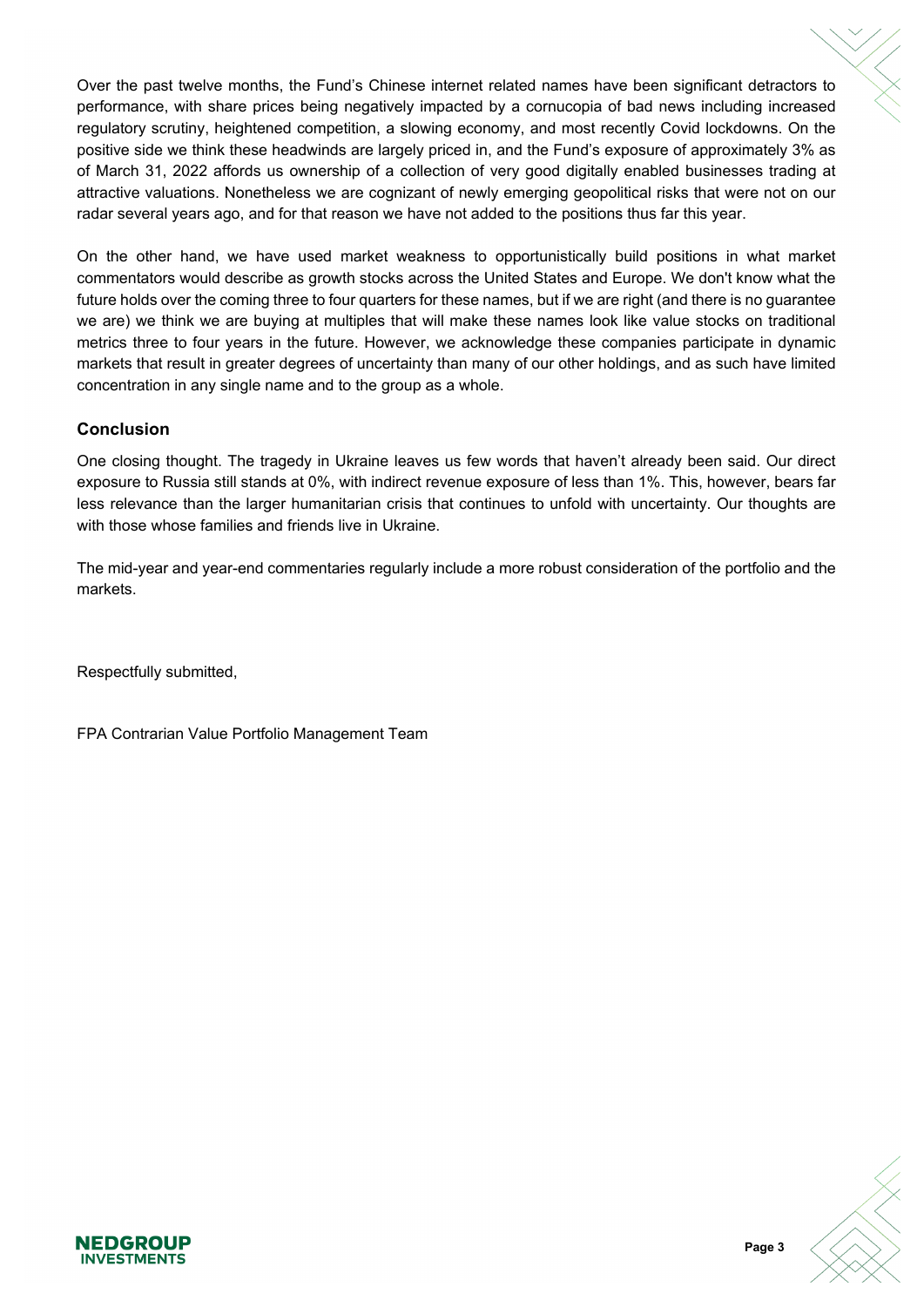#### **DISCLAIMER**

This is a marketing communication. Please refer to the prospectus, the key investor information documents (the **KIIDs**) and the financial statements of Nedgroup Investments Funds plc (the **Fund**) before making any final investment decisions. These documents are available from Nedgroup Investments (IOM) Ltd (the **Investment Manager**) or via the website: [www.nedgroupinvestments.com.](http://www.nedgroupinvestments.com/)

This document is of a general nature and intended for information purposes only, it is not intended for distribution to any person or entity who is a citizen or resident of any country or other jurisdiction where such distribution, publication or use would be contrary to law or regulation. Whilst the Investment Manager has taken all reasonable steps to ensure that this document is accurate and current at the time of publication, we shall accept no responsibility or liability for any inaccuracies, errors or omissions relating to the information and topics covered in this document.

The Fund is authorised and regulated in Ireland by the Central Bank of Ireland. The Fund is authorised as a UCITS pursuant to the European Communities (Undertakings for Collective Investment in Transferable Securities) Regulations 2011 as amended and as may be amended, supplemented, or consolidated from time-to-time and any rules, guidance or notices made by the Central Bank which are applicable to the Fund. The Fund is domiciled in Ireland. Nedgroup Investment (IOM) Limited (reg no 57917C), the Investment Manager and Distributor of the Fund, is licensed by the Isle of Man Financial Services Authority. The Depositary of the Fund is Citi Depositary Services Ireland DAC, 1 North Wall Quay, Dublin 1, Ireland. The Administrator of the Fund is Citibank Europe plc, 1 North Wall Quay, Dublin 1, Ireland.

The sub-funds of the Fund (the **Sub-Funds**) are generally medium to long-term investments and the Investment Manager does not guarantee the performance of an investor's investment and even if forecasts about the expected future performance are included the investor will carry the investment and market risk, which includes the possibility of losing capital.

The views expressed herein are those of the Investment Manager at the time and are subject to change. The price of shares may go down as well as up and the price will depend on fluctuations in financial markets outside of the control of the Investment Manager. Costs may increase or decrease as a result of currency and exchange rate fluctuations. If the currency of a Sub-Fund is different to the currency of the country in which the investor is resident, the return may increase or decrease as a result of currency fluctuations. Income may fluctuate in accordance with market conditions and taxation arrangements. As a result an investor may not get back the amount invested. Past performance is not indicative of future performance and does not predict future returns. The performance data does not take account of the commissions and costs incurred on the issue and redemption of shares.

Fees are outlined in the relevant Sub-Fund supplement available from the Investment Manager's website.

The Sub-Funds are valued using the prices of underlying securities prevailing at 11pm Irish time the business day before the dealing date. Prices are published on the Investment Manager's website. A summary of investor rights can be obtained, free of charge at www.nedgroupinvestments.com.

**Distribution** : The prospectus, the supplements, the KIIDs, the articles of association, country specific appendix as well as the annual and semi-annual reports may be obtained free of charge from the country representative and the Investment Manager. The Investment Manager may decide to terminate the arrangements made for the marketing of its collective investment undertakings in accordance with Art 93a of Directive 2009/65/EC and Art 32a of Directive 2011/61/EU.

**Switzerland**: the Representative is ACOLIN Fund Services AG, Leutschenbachstrasse 50, CH-8050 Zurich, whilst the Paying agent is Banque Heritage SA, Route de Chêne 61, CH-1211 Geneva 6. Nedgroup Investments (IOM) Limited is affiliated to the Swiss ombudsman: Verein Ombudsstelle Finanzdienstleister (OFD), Bleicherweg 10, CH-8002 Zurich.

**Germany**: The Fund's Facilities agent in Germany is ACOLIN Europe AG, with the registered office at Reichenaustraße 11a-c, 78467 Konstanz. The Prospectus (in English) and the KIID (in German), may be obtained free of charge at the registered office of the Facilities agent, or electronically by Email via facilityagent@acolin.com, or by using the contact form at [https://acolin.com/services/facilities-agency](https://acolin.com/services/facilities-agency-services)[services.](https://acolin.com/services/facilities-agency-services)

**U.K:** Nedgroup Investment Advisors (UK) Limited (reg no 2627187), authorised and regulated by the Financial Conduct Authority, is the facilities agent. The Fund and certain of its sub-funds are recognised in accordance with Section 264 of the Financial Services and Markets Act 2000.

**Isle of Man**: The Fund has been recognised under para 1 sch 4 of the Collective Investments Schemes Act 2008 of the Isle of Man. Isle of Man investors are not protected by statutory compensation arrangements in respect of the Fund.

#### **FPA DISCLAIMERS**

This Commentary is for informational and discussion purposes only and does not constitute, and should not be construed as, an offer or solicitation for the purchase or sale with respect to any securities, products, or services discussed, and neither does it provide investment advice. Any such offer or solicitation shall only be made pursuant to the Fund's Prospectus, which supersedes the information contained herein in its entirety. This presentation does not constitute an investment management agreement or offering circular. You should not construe the contents of this document as legal, tax, investment or other advice or recommendations.

Investing in Special Purpose Acquisition Companies ("SPACS") involves risks. Because SPACs and similar entities have no operating history or ongoing business other than seeking acquisitions, the value of their securities is particularly dependent on the ability of the entity's management to identify and complete a profitable acquisition. SPACs are not required to provide the depth of disclosures or undergo the rigorous due diligence of a traditional initial public offering (IPO). Investors in SPACs may become exposed to speculative investments, foreign or domestic, in higher risk sectors/industries. SPAC investors generally pay certain fees and give the sponsor certain incentives (e.g., discounted ownership stakes) not found in traditional IPOs. Due to this, an investment in a SPAC may include potential conflicts and the potential for misalignment of incentives in the structure of the SPAC. Other risks include but are not limited to: SPACS may not be able to identify an acquisition target; an acquisition target may not get approved by SPAC shareholders or shareholders may not have sufficient voting power to disapprove a SPAC transaction; an acquisition may prove unsuccessful; an investment in a SPAC may lose value; SPACS may be considered illiquid or be subject to restrictions on resale; and an investment in a SPAC may be diluted by additional offerings.